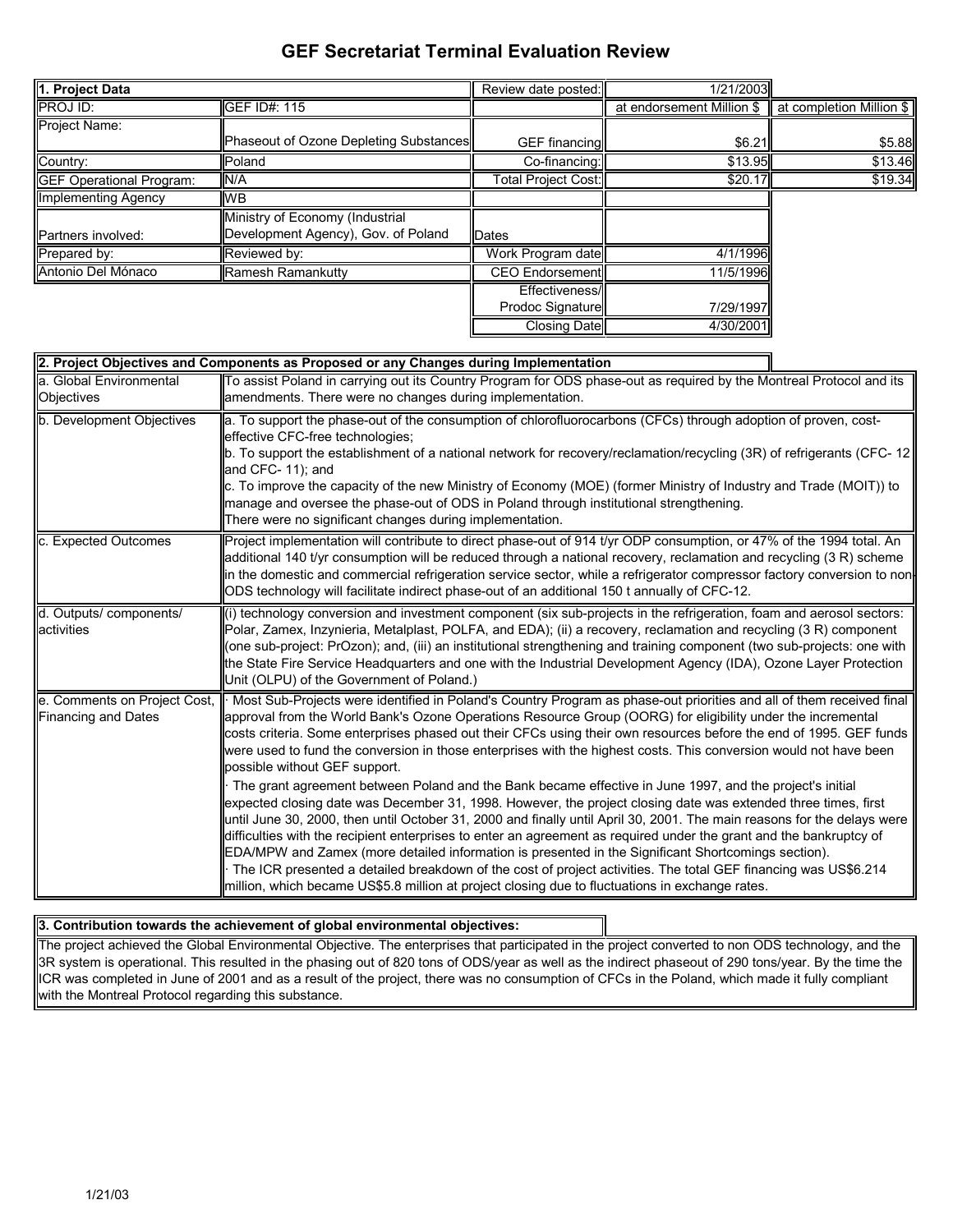| 4. Compliance with GEF review criteria |                                                                                                                                                                                                                                                    |
|----------------------------------------|----------------------------------------------------------------------------------------------------------------------------------------------------------------------------------------------------------------------------------------------------|
| a. Implementation Approach             | The project did not have a logical framework although the report showed a table with performance indicators and                                                                                                                                    |
|                                        | their status at project closure.<br>The project drew on the strategies used for the ODS phase out projects in the Czech Republic, Hungary and                                                                                                      |
|                                        | Slovenia.<br>According to the ICR, the design of the project and implementation arrangements took into account the grantee's                                                                                                                       |
|                                        | capacity to effectively execute the project. Technical Assistance was provided to ensure that the objectives of the                                                                                                                                |
|                                        | project were met. Also, sustainability of the investments was a significant factor in project design considerations.                                                                                                                               |
|                                        | The project management adapted to changing circumstances to achieve the objectives. For example, the Bank<br>allowed the use of Polish commercial practices to be used for procurement procedures after it the Bank's procedures                   |
|                                        | proved cumbersome. This speeded up the implementation of activities and was particularly helpful for the 3R<br>component. Another example of adaptive management was the modification of the PrOzon subproject so 3R                               |
|                                        | operators could take the equipment for free if they complied with certain requirements (explained in the Lessons                                                                                                                                   |
|                                        | section). This increased adoption of the program immediately. At the same time the Bank worked with the GoP to                                                                                                                                     |
| b. Country Eligibility,                | adopt the appropriate legislation for banning the venting of ODS.<br>According to the ICR, "Poland committed to phase-out Ozone Depleting Substances (ODS), with the signing of the                                                                |
| Ownership/Driveness, and               | Vienna Convention and Montreal Protocol (MP) and their subsequent London, Copenhagen and Montreal                                                                                                                                                  |
| Endorsement                            | amendments. Poland qualified as an "Article 2" or "non-Article 5" developed country under the MP. As such, Poland is                                                                                                                               |
|                                        | not eligible for financial assistance from the Multilateral Fund for the Implementation of the Montreal Protocol, but is<br>eligible for Global Environment Facility (GEF) financing. A Country Program (CP) for ODS Phaseout was prepared         |
|                                        | with the support of the United States Environmental Protection Agency (USEPA) and the United Nations                                                                                                                                               |
|                                        | Development Program (UNDP) and Polish National Fund for Environmental Protection and Water Management."<br>Poland's annual ODS consumption among relevant user sectors as documented in the CP was:                                                |
|                                        | Refrigeration: 47.7% (913.6 ODP tons)                                                                                                                                                                                                              |
|                                        | Aerosols: 32.4% (621 ODP tons)                                                                                                                                                                                                                     |
|                                        | Foams: 10.8% (207 ODP tons)<br>Solvents: 1.9% (35.5 ODP tons)                                                                                                                                                                                      |
|                                        | Other: 7.2% (138 ODP tons)                                                                                                                                                                                                                         |
|                                        | Total: 100 % (1,916 ODP tons)                                                                                                                                                                                                                      |
|                                        | To help implement a program to phase out the ODS consumption identified in the Country Program the Government<br>of Poland requested financial assistance in the form of grants from the GEF.                                                      |
| c. Stakeholder<br>Participation/Public | The project conducted a public awareness raising campaign under the umbrella of the ProCountry Agency and<br>worked with a well know public spokesperson. Extensive activities aimed at disseminating information on the ozone                     |
| involvement                            | shield protection and at encouraging people to service refrigerators using properly trained technicians bearing a                                                                                                                                  |
|                                        | "Green Card" (i.e. card that identifies technicians who have been trained in ODS recovery from refrigerators). This                                                                                                                                |
|                                        | outreach campaign was carried out through: the production and distribution of leaflets, short films, concerts,<br>seminars, interviews, publications, advertisements, TV programs, PrOzon's web-page, school videos, CD-ROMs on                    |
|                                        | the 3R scheme for enterprises and to NGOs. An evaluation by the Impact Assessment Committee of independent                                                                                                                                         |
|                                        | experts and an NGO ("Green Mazovia") found the campaign to have been very successful.                                                                                                                                                              |
| d. Sustainability                      | The project's sustainability is high because:                                                                                                                                                                                                      |
|                                        | The policies required for Poland to meet the Montreal Protocol requirements are in place and are being enforced by<br>the GoP.                                                                                                                     |
|                                        | The domestic and export markets of the participating enterprises require the use of non-ODS substances. As a                                                                                                                                       |
|                                        | result, all the enterprises participating in the Project, -- except for Zamex and EKOPON, which were not in operation                                                                                                                              |
|                                        | when the ICR was completed in June of 2001-- make the best use of the technology conversion implemented and<br>strive to remain competitive and expand their business.                                                                             |
|                                        | The public outreach campaign increased awareness of the benefits and urgency of using ozone friendly                                                                                                                                               |
|                                        | technologies.<br>The 3R scheme seems to operate well in spite of not having all the enabling legislation in place. It allows for the                                                                                                               |
|                                        | recovery, reclamation and recycling not only of CFCs, but also HCFCs and HFCs.                                                                                                                                                                     |
|                                        | The training and certification program provided to over 1,800 refrigeration technicians has allowed the service sector                                                                                                                             |
|                                        | to virtually eliminate venting of ODS into the atmosphere by handling the existing ODS in hermetically closed systems<br>and reusing them after servicing old equipment.                                                                           |
|                                        | EDA was purchased by EKOPON, which was expected to begin full operation by September of 2001. Since the ICR                                                                                                                                        |
|                                        | was completed in June of that year there was no information to indicate the current status of that company.<br>Regarding Zamex, bidding processes were underway in June of 2001 to sell the company. No further information was                    |
|                                        | available.                                                                                                                                                                                                                                         |
| e. Replication                         | No replication plans or budgets where mentioned in the ICR.                                                                                                                                                                                        |
| f. Financial Planning                  | The project cofinancing was US\$13.953 million provided by the enterprises participating in the project.                                                                                                                                           |
| g. Cost Effectiveness                  | The project's average cost effectiveness in terms of total grant funds allocated for each activity divided by the total<br>ODS kg phased out by that activity was 6.44\$/kg of ODP. This was below the initially projected of 6.80\$/kg of ODP. In |
|                                        | addition, the actual cost effectiveness (\$/kg ODS) for the 6 technology conversion activities was equal or below the                                                                                                                              |
|                                        | Montreal Protocol thresholds for those ODS.                                                                                                                                                                                                        |
|                                        | Nevertheless, the cost effectiveness of the project as a whole is decreased by the fact that two of the participating<br>enterprises where not in operation (i.e. they were under bankruptcy restructuring) when the project was completed.        |
|                                        | These two companies used 46% of the GEF grant funds.                                                                                                                                                                                               |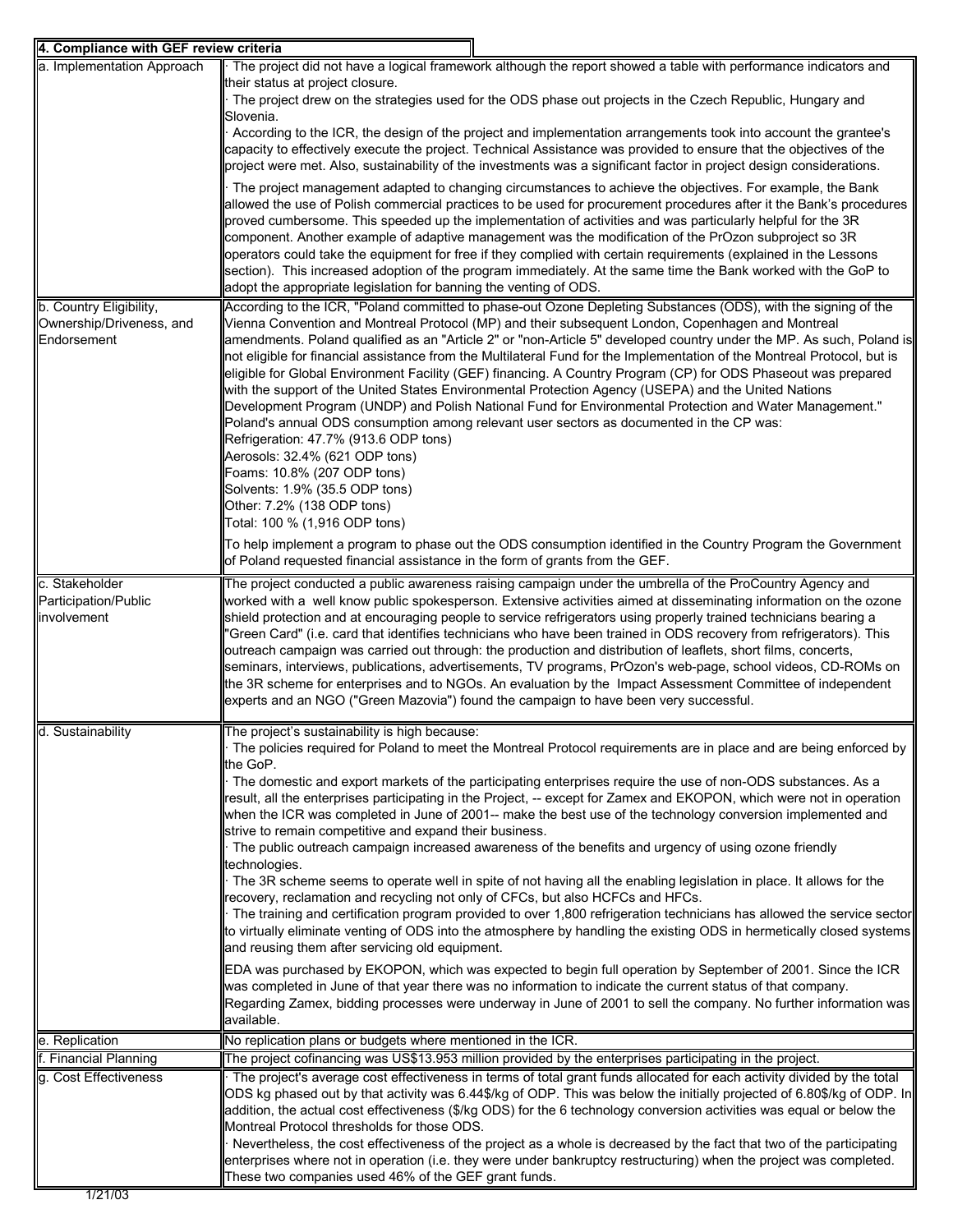| h. Monitoring & Evaluation | There were no formal M&E procedures discussed in the ICR, however the status of the indicators (e.g. tons of ODS          |  |  |
|----------------------------|---------------------------------------------------------------------------------------------------------------------------|--|--|
|                            | phaseout by each project component) was assessed during the project and at completion.                                    |  |  |
|                            | $\ $ . The quarterly reports and annual audit requirements of participating enterprises and the project accounts were not |  |  |
|                            | always submitted in time and the quality was not as good as expected. The project audit of 1999 had to be redone          |  |  |
|                            | and reissued to the Bank to meet formal requirements.                                                                     |  |  |

#### **5. Significant Outcomes/Impacts achieved by the Project**

**Establishment of a network for recovery/reclamation/recycling (3R) of refrigerants:** The project successfully established a 3R scheme. This included training 1840 technicians, and increased the awareness among the population to use project certified technicians (identified with the "Green Cards"). These technicians successfully implemented the 3R scheme to achieve the project's global environmental objective.

**Government institutional strengthening:** The project assisted in the creation of the Ozone Layer Protection Unit (OLPU) and the ODS Monitoring System which were essential to develop and implement the policies required to phase out ODS in compliance with the country's commitments.

## **6. Significant Shortcomings (including non-compliance with GEF policies and procedures)**

The project conducted a financial diagnostic of the participating enterprises and their financial viability was not considered to be a concern. However, two of the enterprises financed by the GEF lost their markets due to the 1998 Russian crisis and went bankrupt in 2000. This jeopardized the investments in those two companies. The legal documents used for the project did not include any clauses for bankruptcy cases of enterprises financed by the GEF. The collapse of one of these companies, EDA/MPW (a manufacturer of domestic refrigerator compressors) may have been avoided if its conversion to the new non CFC using technology had taken place before 1998 when competition in the non-ODS compressor market was not so strong. However, delays in restructuring and privatization of the company did not allow for this. The total GEF funds invested in these two companies represent 46% of the total GEF grant for the project, while it represented only 3% of the cofinancing funds.

| 7. Ratings                                       |              |              |                                                                                                                                                                                                                             |                                                                                   |  |
|--------------------------------------------------|--------------|--------------|-----------------------------------------------------------------------------------------------------------------------------------------------------------------------------------------------------------------------------|-----------------------------------------------------------------------------------|--|
|                                                  | <b>ICR</b>   | <b>OED</b>   | GEF comments on the project                                                                                                                                                                                                 |                                                                                   |  |
| <b>Outcome</b>                                   | Satisfactory | Satisfactory | The project achieved the intended objectives but the<br>bankruptcy of two of the six companies raises<br>questions about proper due diligence, specially<br>since in the project document it was mentioned that $\parallel$ |                                                                                   |  |
| Institutional Development                        | Substantial  | Substantial  |                                                                                                                                                                                                                             |                                                                                   |  |
| Sustainability                                   | Likely       | Likely       | at least one of them (EDA) was undergoing financial<br>difficulties. Furthermore, the appraisal estimate for                                                                                                                |                                                                                   |  |
| <b>IA Performance</b>                            | Satisfactory | Satisfactory | the conversion of EDA was US\$1.7million from GEF <b>I</b><br>and US\$1.697 million from the enterprise. The<br>actual expenses were US\$1.5million from the GEF                                                            |                                                                                   |  |
| <b>GEF Grant Recipient</b><br><b>Performance</b> | Satisfactory | Satisfactory | and US\$21.8million from EDA. Hopefully if the<br>acquisition by EKOPON gets the company in<br>business again, the funds will not be lost.                                                                                  |                                                                                   |  |
| Monitoring and Evaluation                        | N/I          | N/I          | S                                                                                                                                                                                                                           | There is evidence of<br>M&E system in place<br>and use for adaptive<br>management |  |
| Quality of the Evaluation<br>Report              |              | S            | S                                                                                                                                                                                                                           |                                                                                   |  |

### **8. Lessons for on-going and future GEF projects:**

Bank policies: The project could have progressed faster with more flexible procurement arrangements from the beginning. Also, more procurement training was necessary.

· **Bankruptcy risks:** Due to the unpredictable risk of bankruptcy, the Bank should include policies that allow for the use of the equipment financed for ODS conversion in other projects if a company goes bankrupt. (To its credit, the Bank adopted policies to address bankruptcy issues in following ODS phase out projects based on the lessons learned in this project, for example in Belarus). It would be interesting to know the practical approach employed under such circumstances.

Technical support: It is important to include highly qualified technical expertise in ODS phase out projects to avoid underestimating the amount of work needed to complete the projects.

Project management: It is essential to work with a qualified and readily available in country Project Management Unit to ensure proper reporting of project implementation and financial status of the participating companies. Better due diligence is also necessary.

Public involvement: Public awareness campaigns are essential to increase demand for Ozone friendlier services (such as 3R) and appliances (refrigerators, etc.)

Labeling and incentives: Environmental labeling assist informed consumers to identify the Ozone friendly products. In addition, financial incentives such as rebates) to purchase these products will make them more attractive in a competitive market.

3R schemes: This project used a great incentive that increased the adoption of 3R schemes by technicians. It distributed the recovery machines free of charge to technicians that had taken the 3R course and had received the "Green Card" certificate. In addition, they had to recover 50 kg of CFC within 3 months and deliver them to the reclaim plant or the cylinder depots to avoid having to pay a semi-annual lease fee of 30US\$. The results were 1840 service men enlisted and over 31 tons of CFCs recovered by March 2001. As CFC are phased out, the demand for 3R schemes will increase to service old equipment (i.e. domestic refrigerators before the end of their useful life) with reused CFCs as they become scarce.

**9. Post Completion Evaluation/Impact Evaluation (Yes or No)**